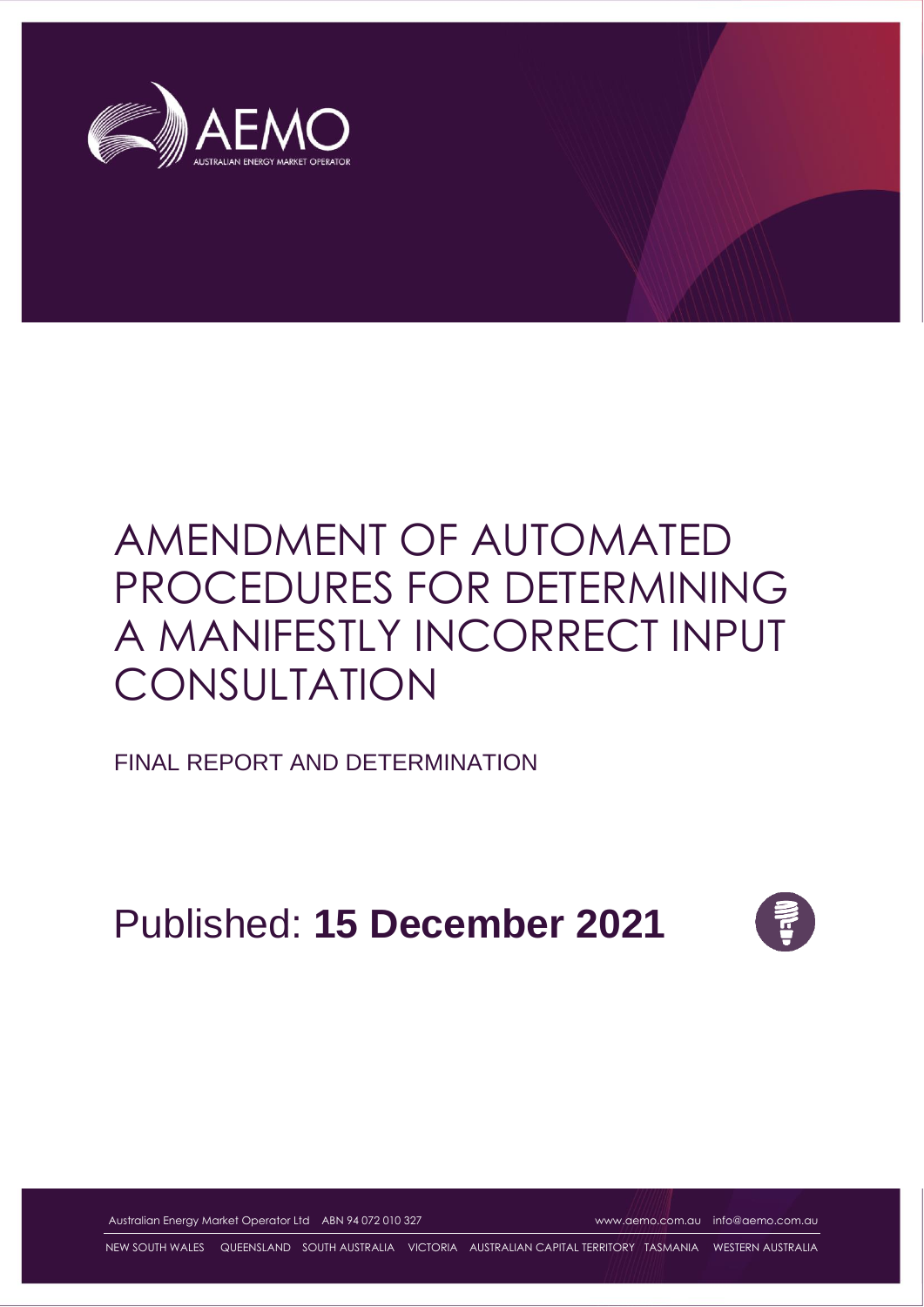



# <span id="page-1-0"></span>**CONTENTS**

|              | <b>CONTENTS</b>                                   | $\mathbf{2}$   |
|--------------|---------------------------------------------------|----------------|
|              | <b>ABBREVIATIONS</b>                              | 2              |
| $\mathbf{1}$ | STAKEHOLDER CONSULTATION PROCESS                  | 3              |
| 2.           | <b>BACKGROUND</b>                                 | 3              |
| 2.1.         | NER requirements                                  | 3              |
| 2.2.         | Context for this consultation                     | 3              |
| 2.3.         | Consultation stages                               | 3              |
| 3.           | <b>DISCUSSION OF MATERIAL ISSUES</b>              | 4              |
| 3.1.         | Revise trigger levels in the automated procedures | $\overline{4}$ |
| 4.           | <b>FINAL DETERMINATION</b>                        | 5              |

# <span id="page-1-1"></span>**ABBREVIATIONS**

| Term                        | <b>Definition</b>                                                                                       |
|-----------------------------|---------------------------------------------------------------------------------------------------------|
| <b>AEMO</b>                 | Australian Energy Market Operator Limited                                                               |
| <b>Automated Procedures</b> | AEMO's automated procedures for determining a trading interval subject to review<br>under NER 3.9.2B(b) |
| DI                          | Dispatch Interval                                                                                       |
| MIL                         | Manifestly Incorrect Input                                                                              |
| <b>MW</b>                   | Megawatts                                                                                               |
| <b>NER</b>                  | National Electricity Rules                                                                              |
| QNI                         | Oueensland – New South Wales interconnector                                                             |
| <b>SEWG</b>                 | Scheduling Error Working Group                                                                          |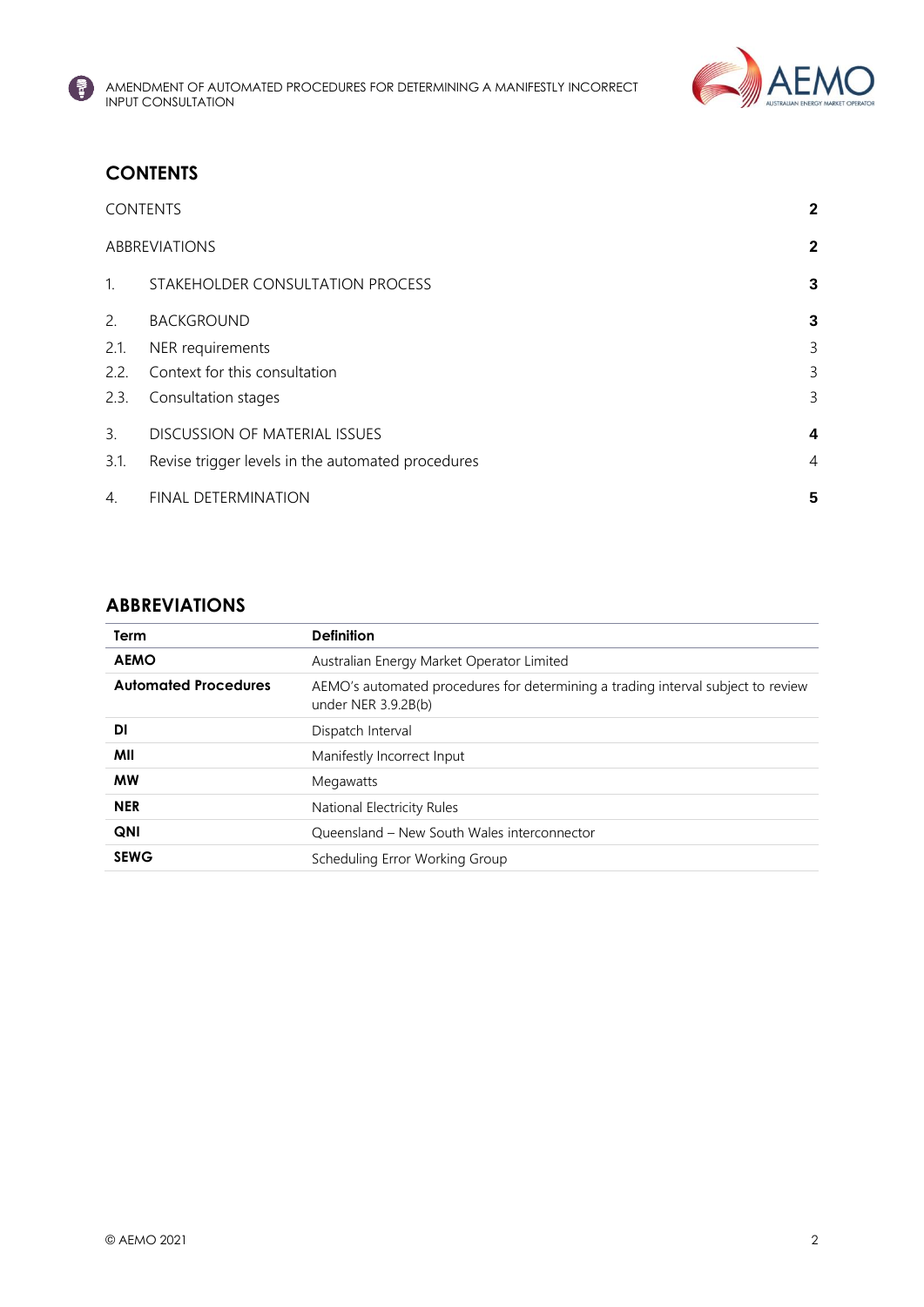



# <span id="page-2-0"></span>**1. STAKEHOLDER CONSULTATION PROCESS**

As required by National Electricity Rules (NER) clause 3.9.2B(h), Australia Energy Market Operator (AEMO) has consulted with Registered Participants on the amendment of its automated procedures for determining trading intervals subject to review for a manifestly incorrect input (MII). These procedures are referred to in this report as the **Automated Procedures**.

The consultation steps undertaken by AEMO are outlined below.

| <b>Deliverable</b>                                              | Date             |
|-----------------------------------------------------------------|------------------|
| Notice of consultation published and invitation for submissions | 18 October 2021  |
| Closing date for submissions                                    | 15 November 2021 |
| Publication of final report and revised procedures              | 15 December 2021 |

The publication of this Final Report marks the conclusion of the consultation process.

# <span id="page-2-1"></span>**2. BACKGROUND**

## <span id="page-2-2"></span>**2.1. NER requirements**

NER 3.9.2B(h) requires AEMO, in consultation with Registered Participants, to develop procedures for the automatic identification of trading intervals subject to review. The purpose of the Automated Procedures is to detect instances where a MII may have resulted in material differences in pricing outcomes.

In accordance with NER 3.9.2B(k), AEMO must also review the effectiveness of the Automated Procedures referred to in NER 3.9.2B(h) at least once each calendar year.

## <span id="page-2-3"></span>**2.2. Context for this consultation**

In 2020, AEMO also established the Scheduling Error Working Group (SEWG) to progress its scheduling error work program and facilitate direct engagement with the industry<sup>1</sup>. The SEWG recommended several changes to the scheduling error framework, which also extended to the Automated Procedures. The SEWG's recommendation for the Automated Procedures was to review the price and flow trigger thresholds used in those procedures.

AEMO consulted on proposed revisions for the trigger levels in the Automated Procedures for flows on the Terranora and Heywood interconnectors.

Notices, papers and submissions for this consultation are available at: [https://aemo.com.au/consultations/current-and-closed-consultations/amendment-of-automated](https://aemo.com.au/consultations/current-and-closed-consultations/amendment-of-automated-procedures-for-determining-a-manifestly-incorrect-input-consultation)[procedures-for-determining-a-manifestly-incorrect-input-consultation.](https://aemo.com.au/consultations/current-and-closed-consultations/amendment-of-automated-procedures-for-determining-a-manifestly-incorrect-input-consultation)

## <span id="page-2-4"></span>**2.3. Consultation stages**

AEMO issued a Notice of Consultation on 18 October 2021<sup>2</sup> to inform all National Electricity Market Registered Participants (Consulted Persons) that AEMO was conducting a consultation on the Automated Procedures.

<sup>1</sup> The SEWG comprised of several industry participants and met on four occasions. All meeting materials are available from [https://aemo.com.au/en/consultations/industry-forums-and-working-groups/list-of-industry-forums-and-working](https://aemo.com.au/en/consultations/industry-forums-and-working-groups/list-of-industry-forums-and-working-groups/scheduling-error-working-group-sewg)[groups/scheduling-error-working-group-sewg.](https://aemo.com.au/en/consultations/industry-forums-and-working-groups/list-of-industry-forums-and-working-groups/scheduling-error-working-group-sewg)

<sup>&</sup>lt;sup>2</sup> [https://aemo.com.au/consultations/current-and-closed-consultations/amendment-of-automated-procedures-for-determining-a](https://aemo.com.au/consultations/current-and-closed-consultations/amendment-of-automated-procedures-for-determining-a-manifestly-incorrect-input-consultation)[manifestly-incorrect-input-consultation](https://aemo.com.au/consultations/current-and-closed-consultations/amendment-of-automated-procedures-for-determining-a-manifestly-incorrect-input-consultation)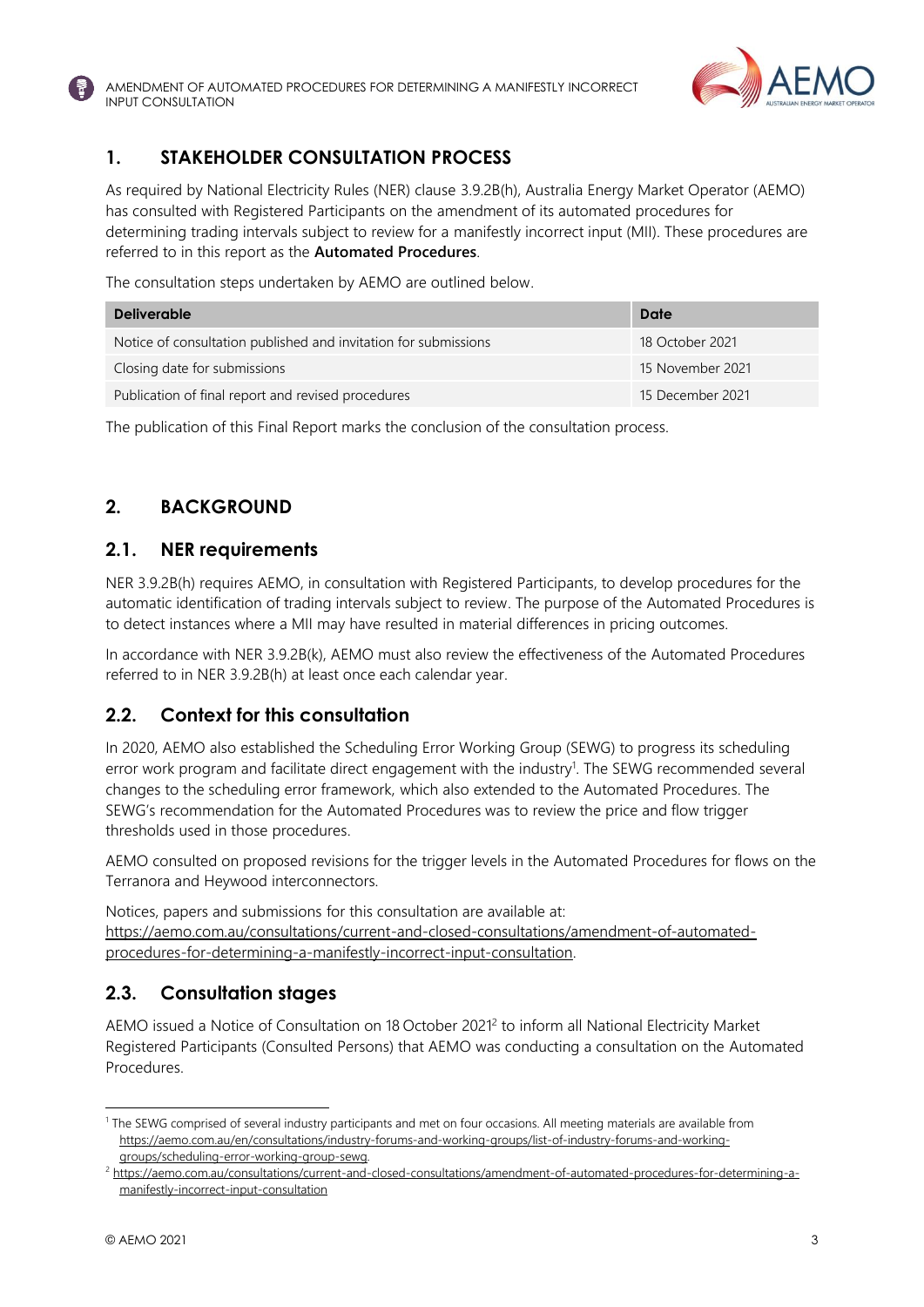



The most recent review of the automated procedures was documented in AEMO's report: "The Effectiveness of Automated Procedures for Identifying Dispatch Intervals Subject to Review"<sup>3</sup>, published with the Notice of Consultation.

AEMO invited Consulted Persons to make written submissions on the matter under consultation with a closing date of 15 November 2021.

AEMO received one written submission from Shell Energy Australia Pty Ltd (Shell Energy). A copy has been published on AEMO's website [here.](https://aemo.com.au/-/media/files/stakeholder_consultation/consultations/nem-consultations/2021/amendment-of-automated-procedures/shell-energy-australia.pdf?la=en)

# <span id="page-3-0"></span>**3. DISCUSSION OF MATERIAL ISSUES**

## <span id="page-3-1"></span>**3.1. Revise trigger levels in the automated procedures**

#### **3.1.1. Automated procedure review summary and submissions**

AEMO's latest review of the Automated Procedures identified that they produced a high number of false positive events. AEMO considered that selected increases to trigger levels in the automated procedures would reduce the number of false positive events and reduce market price uncertainty while the trading intervals are subject to review, while maintaining a high level of confidence that MIIs would be flagged by the process.

#### Level of proposed changes

AEMO proposed to increase the flow trigger threshold on Terranora interconnector from 80 megawatts (MW) to 100 MW in each direction. This level of increase is considered as the change in flow on Terranora is between 80 MW and 100 MW when oscillation occurs as a result of loss maximisation during negative pricing.

AEMO also proposed to increase the flow trigger threshold on Heywood interconnector from 150 MW to 300 MW in each direction. The increase is in relation with the last registered capacity upgrade in 2015 from 550MW to 850MW<sup>4</sup>.

#### Submissions received

Shell Energy supports AEMO's proposed amendments to increase the interconnector flow trigger threshold on the Terranora and Heywood interconnectors. Shell Energy also suggested that relaxing the interconnector flow trigger on additional interconnectors would further reduce false positive events, as follows:

- Increasing the flow trigger threshold on the Queensland New South Wales interconnector (QNI) to 400 MW or 500 MW given the QNI capacity upgrade in the near future.
- Increasing the Basslink trigger limits from 190 MW to 220 MW, which Shell Energy considers would have eliminated most of the false positive events caused by Basslink.

#### **3.1.2. AEMO's assessment**

AEMO agrees that the QNI capacity upgrade has the potential to result in more false positive MIIs, however a full review and evidence-based assessment will be required to determine whether the current

<sup>&</sup>lt;sup>3</sup> [https://aemo.com.au/-/media/files/stakeholder\\_consultation/consultations/nem-consultations/2021/amendment-of-automated](https://aemo.com.au/-/media/files/stakeholder_consultation/consultations/nem-consultations/2021/amendment-of-automated-procedures/the-effectiveness-of-automated-procedures-for-identifying-dispatch-intervals-subject-to-review-2020.pdf?la=en)[procedures/the-effectiveness-of-automated-procedures-for-identifying-dispatch-intervals-subject-to-review-2020.pdf?la=en](https://aemo.com.au/-/media/files/stakeholder_consultation/consultations/nem-consultations/2021/amendment-of-automated-procedures/the-effectiveness-of-automated-procedures-for-identifying-dispatch-intervals-subject-to-review-2020.pdf?la=en)

Current registered max capacity for Heywood is 850MW from SA to VIC and 950MW from VIC to SA. Current operational transfer limit for Heywood is 550MW from SA to VIC and 600MW from VIC to SA.